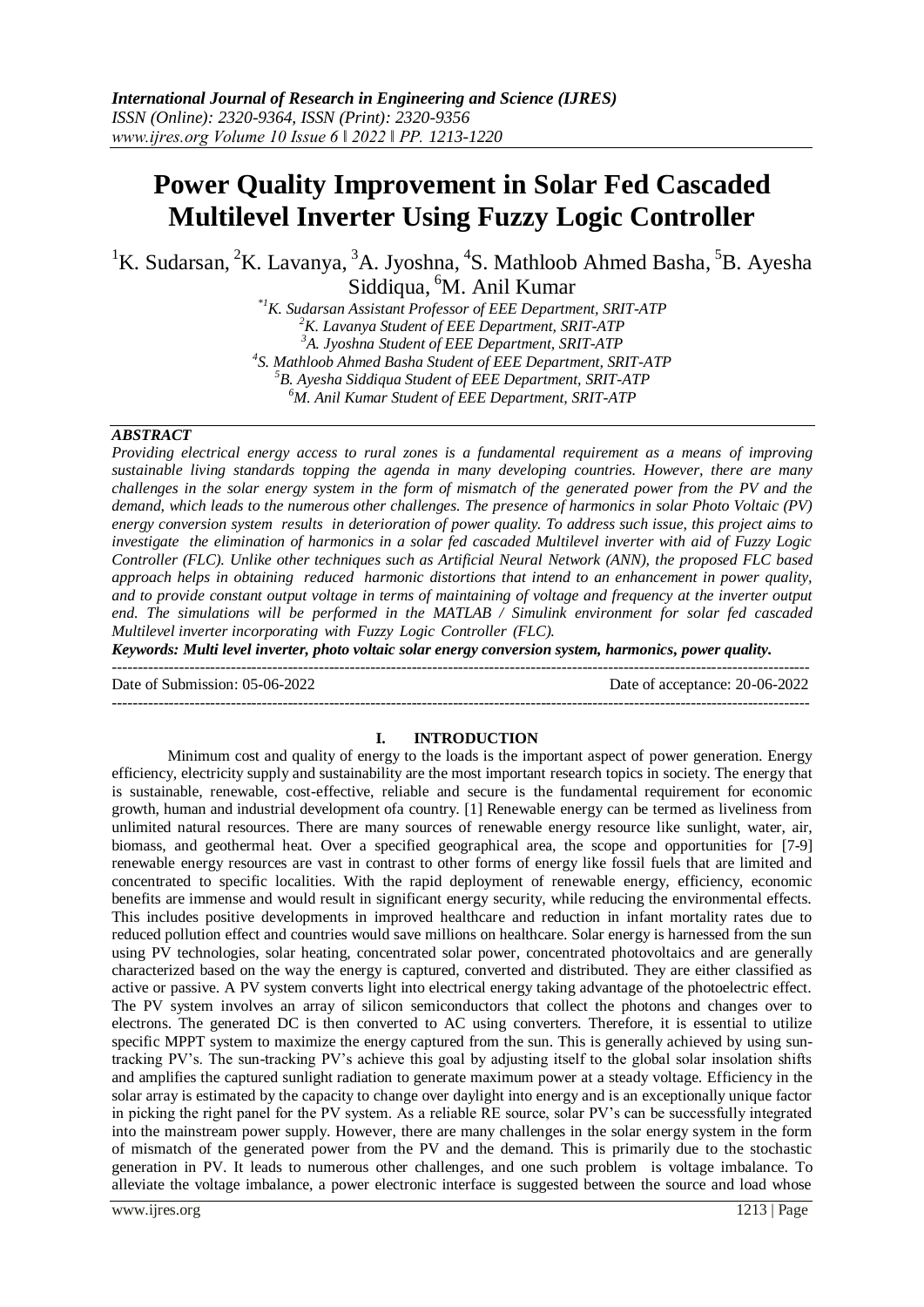function is to provide output voltage regulation and also improving power quality. The novelty of the proposed work is to make use of multilevel (15 levels) inverter for providing the dual advantage. The term multilevel comes from the three level converters. The commutation of the semiconductor switches aggregates the multiple DC sources to achieve high output voltage levels.

The advantages of multilevel inverters include improved quality of power, better electromagnetic compatibility, reduced losses in switches and enhanced voltage capability. The three structures of MLI are Neutral Point Clamped or Diode Clamped Multi Level Inverter, Flying Capacitor Multilevel Inverter and Cascaded Multilevel Inverter. In this paper, Cascaded Multilevel Inverter (CMLI) of 15 level is utilized. The primary role of CMLI is to synthesize a preferred voltage from separate DC sources (SDCs) which may be obtained from batteries or solar cells. As solar PV voltages are variable with respect to environmental factors, asymmetrical inverters are highly recommended. Asymmetrical inverters have unlike values of DC link voltages. Compared with other multilevel inverters, CMLI requires the least number of components to achieve the same number of voltage levels. The only disadvantage of the CMLI is that it needs separate DC sources for real power conversions. However, this disadvantage can be compensated by utilizing solar PV at its input. Against this backdrop, the paper provides an elucidation to alleviate the voltage imbalance control and improve power quality in a solar power circuit by reducing the harmonics. Section two reviews about proposed method techniques used in voltage control. Section three discusses about the simulation analysis for the proposed system, and lastly section concludes the research.

# **II. LITERATURE SURVEY**

# **A. Literature Review on Power Quality Issues**

In [1], The power quality issues for distributed generation systems based on renewable energy resources such as solar. A throughout discussion about power quality issues, their sources, and parameters have been presented here. In this research, transient has been found out to be the most severe power quality issue, Voltage and frequency fluctuations are mainly caused by two reasons:

I) Non controllable variability of renewable energy resources.

II) Power grid-side disturbances.

However, Harmonics are produced by power electronic converters which are used in renewable energy generation. As defined by the IEEE Standard 929-2000 there are four major parameters to evaluate the power quality in PV systems such as voltage, voltage flicker, frequency, and distortion. Deviation from these parameters creates power quality problems. These discoveries help the people in today's environment.

In [2], The Renewable energy sources like wind, sun, and hydro are seen as a reliable alternative to the traditional energy sources such as oil, natural gas, or coal. Distributed power generation systems (DPGSs) based on renewable energy sources experience a large development worldwide, with Germany, Denmark, Japan, and USA as leaders in the development in this field. Due to the increasing number of DPGSs connected to the utility network, new and stricter standards in respect to power quality, safe running, and islanding protection are issued. As a consequence, the control of distributed generation systems should be improved to meet the requirements for grid interconnection. This paper gives an overview of the structures for the DPGS based on fuel cell, photovoltaic, and wind turbines. In addition, control structures of the grid-side converter are presented, and the possibility of compensation for low-order harmonics is also discussed. Moreover, control strategies when running on grid faults are treated. This paper ends up with an overview of synchronization methods and a discussion about their importance in the control.

# **B. Literature Review on Multilevel inverters**

In [3], Three phase multilevel inverter with reduced number of components count is proposed in this paper. This inverter is designed using a single DC source per phase to generate multiple level output voltage which makes it suitable for low and medium voltage applications, including ac- coupled renewables or energy storages. The most common and classic MLI topologies include neutral point clamped (NPC), flying capacitor (FC) and cascaded H-bridge (CHB) which have been established extensively in numerous applications in energy storage and electrical conversion systems. NPC and FC inverters introduce balanced charging problem of DC link capacitors.

In [4], DC-AC power conversion has now become a key technology in the areas of generation, transmission, distribution and utilization of electric energy. To serve this purpose it is discussed that modern setup, DC-AC converters ('inverters') are playing an important role in various key areas such as HVDC power transmission, static VAR compensators, electric drives,Flexible AC Transmission Systems (FACTS), renewable energy integration (such as solar PV, DFIG and variable speed wind turbine system, fuel cells) and electric vehicle/hybrid electric vehicles. Based on the nature of output waveform, inverters are classified as: two level or square wave inverters, quasisquare wave inverters, two-level PWM inverters and multilevel inverters (MLIs).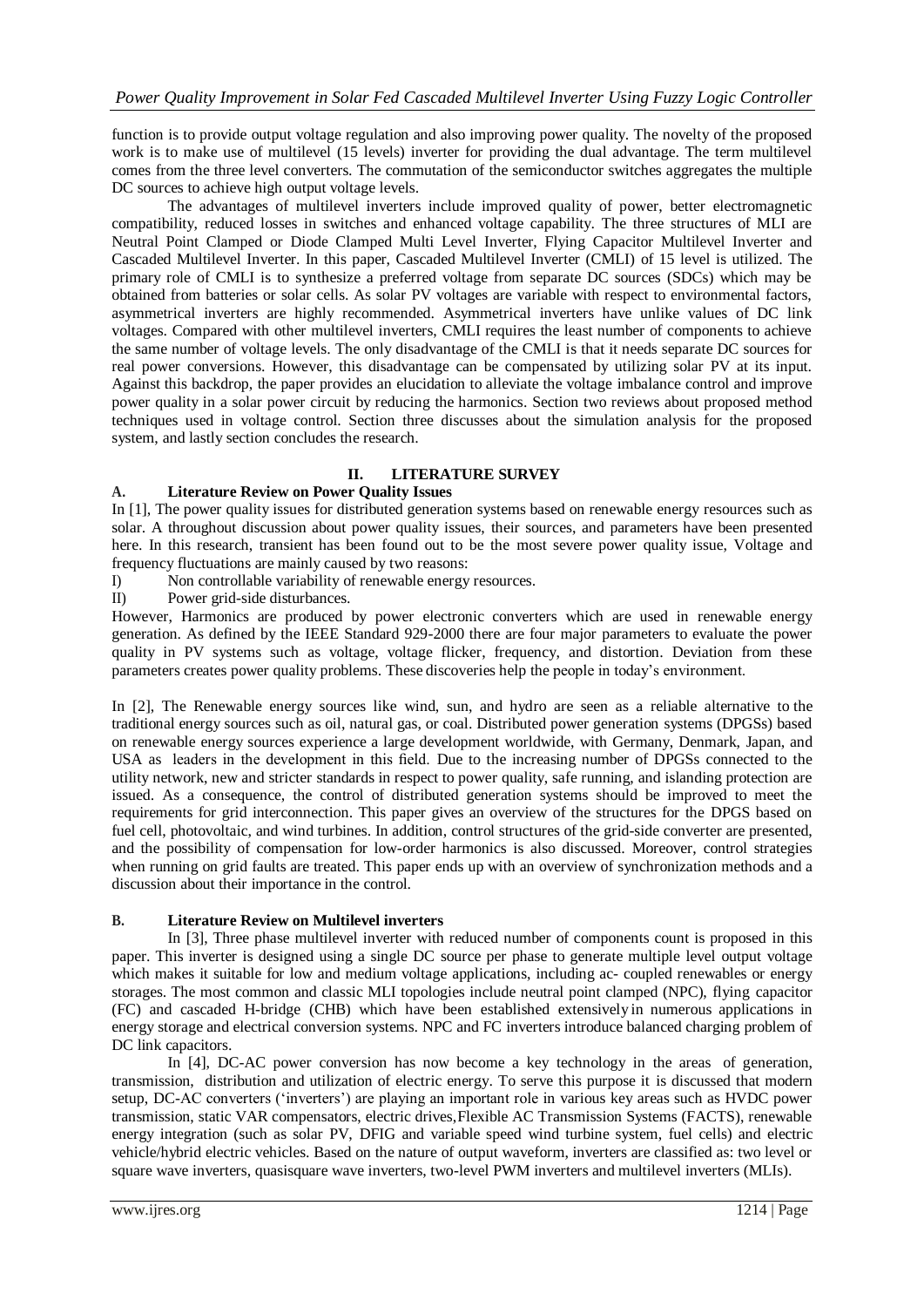# *Power Quality Improvement in Solar Fed Cascaded Multilevel Inverter Using Fuzzy Logic Controller*

In [5], This paper explains about multilevel inverters that exhibit various advantages such as decreased blocking voltage of power semiconductor switch, lower total harmonic distortion (THD), and easy maintenance. Therefore, multilevel inverters are used as an alternative to the two-level inverters in medium-voltage and highpower applications such as direct current (DC) distributions, photovoltaic generation, and solid-state transformers. The CHMI exhibits a multilevel inverter topology, and it consists of many cells that correspond to a full-bridge inverter. Multilevel inverters require a lot of power semiconductor switches when compared to a two-level inverter. However, itis reported that power semiconductor switch is one of the most prone to failures components in power electronics systems. The reliability of a power semiconductor switch is an extremely important issue for improvement reliability in a multilevel inverter.

In [6], Multilevel inverters emerged as the solution for overcoming the limitations of two- level inverters, such as total harmonic distortion, high magnetic interference, and high dv/dt in high power voltage applications. The ability to generate sinusoidal output voltage is another specialty of multilevel inverters. The wide range of applications in fields such as power grids, motor drives, and Volt-Ampere Reactive compensation enhances the visibility of multilevel inverters. This paper identifies the conventional multilevel inverter topologies such as diode clamped multilevel inverters, flying capacitor multilevel inverters, and cascaded H bridges and presents a literature review on the topologies considering the facts of structural and functional diversities over the ages which have been adapted right from the beginning of its emergence. It also details the various optimization technologies that are used in multilevel inverters to obtain the optimal switching angle for harmonic elimination. This paper also explains the modulation techniques that are in effect for a specific purpose in different applications to get the best possible result.

# **CONTROLLER MODELLING**

#### **III. PRAPOSED SYSTEM**

Most renewable energy resources, such as solar PV, are connected to a DS (Distribution System and its operations are identical and analogous to those of a generator or a synchronous machine connected to the grid. Because the power output by a PV change owing to irradiation absorption on the panel, the rated voltage can fluctuate between -20% and +20% throughout the day. It is feasible to ensure a stable DC voltage in the PV by using power electronic circuits. Because grid electricity is transmitted in AC, the stabilized DC voltage is inverted to AC. In accordance with this, the suggested experiment employs a suitable inverter with a maximum fluctuation of 1% to ensure accuracy for a 48V, 7A solar panel with a maximum variation of 1%.

#### **A. FUZZY LOGIC CONTROLLER**

Lofti A. Zadeh proposed fuzzy logic, which is not the same as Boolean algebra. fuzzy logic differs from Boolean logic dur to its ability to accept two are more values between True and False. Fuzzy logic aids in the development of fixed conclusions from confusing, hazy, and imprecise data.

The block diagram in Fig.1 shows the fuzzy logic system which contains all the modules required for obtaining a control of a particular system. The FLC is made up of five major block sets, they are the fuzzifier, the defuzzifier, the inference system, the rule base, and the database. The inputs and the outputs of the system are always crisp inputs, but for processing inside the fuzzy inference engine the values are converted into the fuzzy inputs using fuzzification interface and defuzzification blocks.



Figure 2 shows the structure of the Fuzzy Logic Controller (FLC) for a solar PV-fed cascaded H bridge multilevel inverter. The output voltage (Vo) from a fifteen-level inverter is compared to the reference voltage (Vref), in this case which is the inverter's preferred voltage to reach in compliance with grid standards.

The FLC uses the subsequent error,  $e = Vref-Vo$ , and the rate of error change,  $de/dt$ , as input attributes. The FLC's commanding signal (or control signal) Cs is then compared to Vef to form the modulating signal Ms required for PWM (pulse width modulation) generation, providing adequate gating signals to the inverter power circuit's semiconductor switches.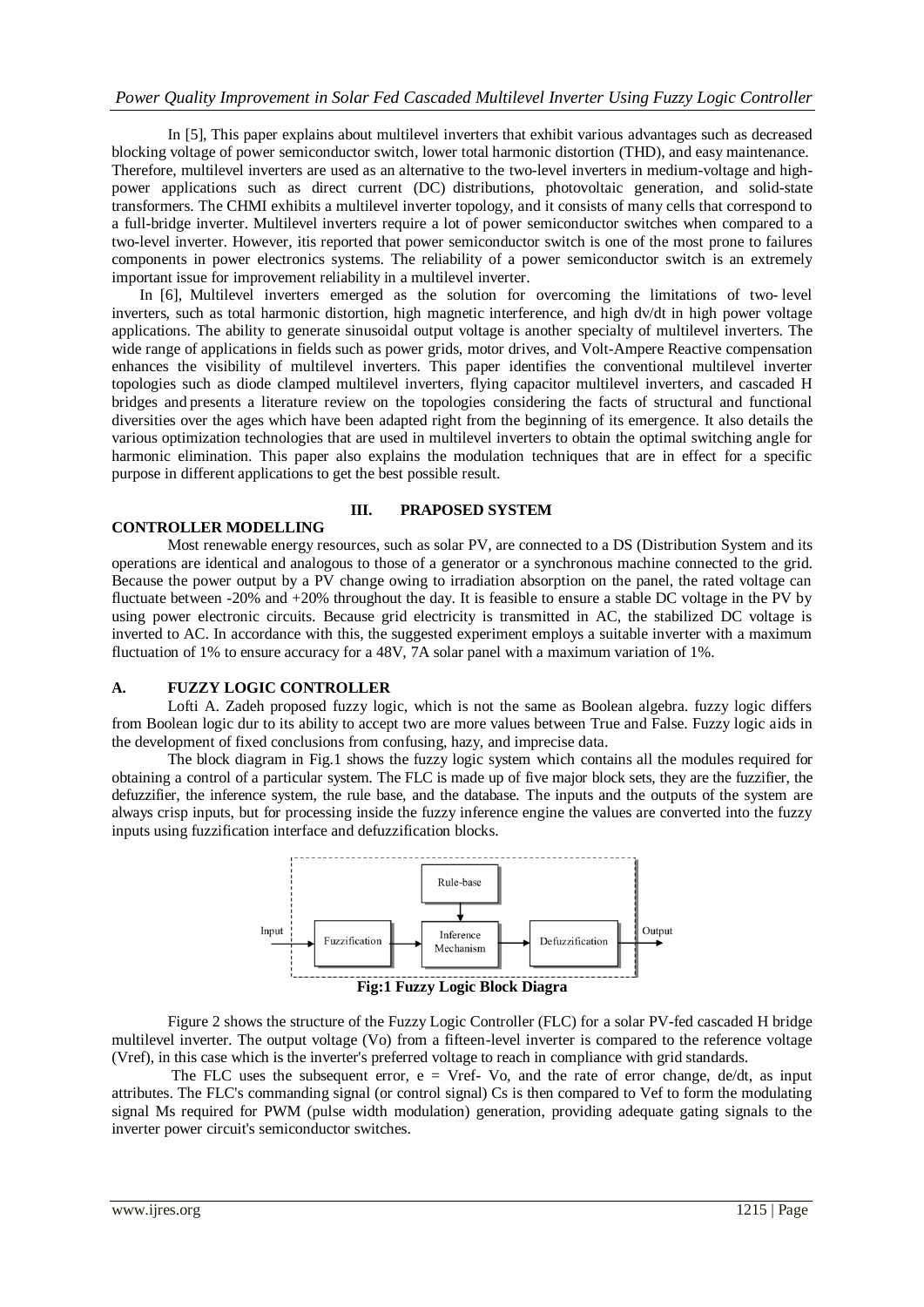

**Fig:2 Fuzzy Logic Control Structure**

# **B. Membership Functions**

Membership functions are the values which gives the values of the degrees of the truthfulness to the universe of discourse of the input. The input range which is normally represented on the x axis is defined a relationship between the truth and false value by using a membership function. The choice, shape and number of membership functions are usually a choice of a fuzzy logic designer.

There are various shapes of the membership functions available for the use such as singleton, Gaussian, Gbell, Gaussian2f etc. The curve which represents the membership functions are denoted by the Greek letter  $\mu$ . The different membership functions require different parameter to be defined.

An error and its derivative MF (membership function) are used to formulate the problem. In Figure 3, the MF for the erroneous (error) signal is shown. In which N represents for Negative, P for Positive, and Z for Zero in this graph. Similarly, B denotes large, M denotes medium, S denotes tiny, and E denotes an error. Figure 4 shows the derivative of the error signal for the fuzzy logic controller.





# **C. Evaluation of Rules**

Fuzzy logic operations are carried out based on the rules that define the inputs. The fuzzy set rules are compliment to the normal crisp operation rules. The normal crisp rules are AND, OR and NOT functions. Hence there should be a fuzzy equivalent of the said functions which operate on the degree of the truthfulness. The equivalent rules for AND, OR and NOT functions are min, max or Big, Medium, Small, and compliment functions. These are represented in the form of a rule matrix shown in, Table I. with two inputs (error and its derivative signal) and one output.

| e<br>Ce   | NB        | <b>NS</b> | <b>NM</b> | <b>ZE</b> | <b>PB</b> | <b>PS</b> | <b>PM</b> |
|-----------|-----------|-----------|-----------|-----------|-----------|-----------|-----------|
| NB        | <b>PB</b> | <b>PB</b> | <b>PB</b> | <b>PB</b> | ZΕ        | <b>PM</b> | <b>PS</b> |
| <b>NS</b> | <b>PB</b> | <b>PM</b> | <b>PB</b> | <b>PS</b> | <b>NM</b> | ZΕ        | <b>NS</b> |
| <b>NM</b> | <b>PB</b> | <b>PB</b> | <b>PB</b> | <b>PM</b> | <b>NS</b> | <b>PS</b> | ZΕ        |
| <b>ZE</b> | <b>PB</b> | <b>PS</b> | <b>PM</b> | ZΕ        | <b>NB</b> | <b>NS</b> | <b>NM</b> |
| <b>PB</b> | ZE.       | <b>NM</b> | NS        | NB        | NB        | NB        | NB        |
| <b>PS</b> | <b>PM</b> | ZΕ        | PS        | <b>NS</b> | NB        | <b>NM</b> | NB        |
| <b>PM</b> | PS        | <b>NS</b> | ZE        | NM        | NB        | NB        | NB        |

**Table I: FLC Rule Matrix**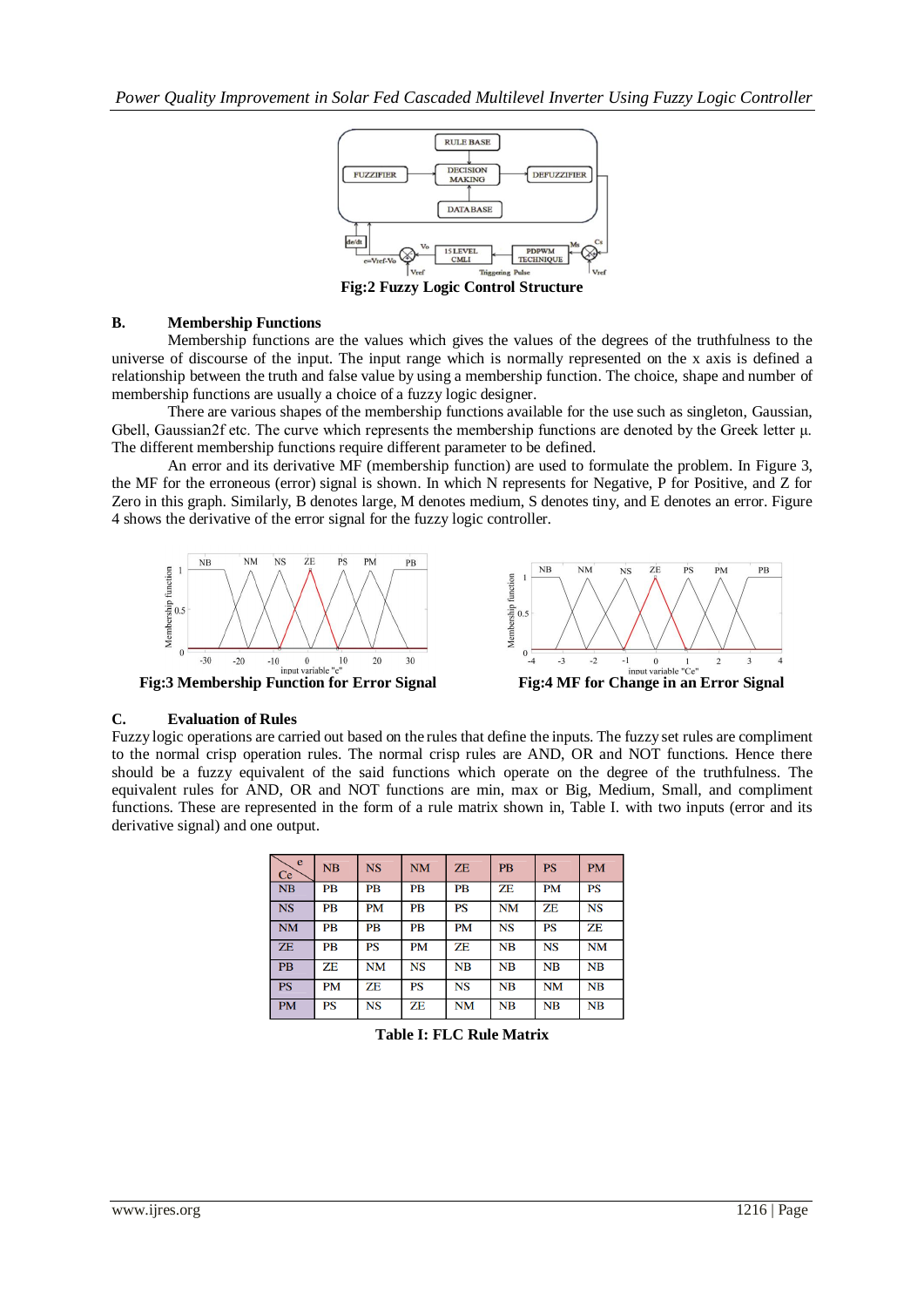# **D. Design of Fuzzy Logic Controller**

This part of the section discusses the design of a fuzzy logic system as a controller module for the CMLI (Cascaded Multi Level Inverter). This module will accept the inputs such as error and derivative of errors generated during solar power generation throughout the day.

|                | FIS Editor: Untitled2 |                                   |                  |         | $\Box$ | $\times$ |
|----------------|-----------------------|-----------------------------------|------------------|---------|--------|----------|
| File Edit View |                       |                                   |                  |         |        |          |
|                |                       | Untilled <sub>2</sub><br>(sugeno) |                  | f(u)    |        |          |
| input1         |                       |                                   |                  | output1 |        |          |
|                |                       |                                   |                  |         |        |          |
| FIS Name:      | Untitled2             |                                   | FIS Type:        | sugeno  |        |          |
| And method     | prod                  | $\checkmark$                      | Current Variable |         |        |          |
| Or method      | probor                | $\checkmark$                      | Name             | input1  |        |          |
| Implication    | min                   |                                   | Type             | inout   |        |          |
| Aggregation    | max                   |                                   | Range            | [01]    |        |          |

Figure 5 represents the controller block used to design the fuzzy logic controller.

**Fig:4 fuzzy logic editor**

Two different inputs are considered for the purpose of comparison of the generated output voltage from CMLI and reference voltage represented in figure 5.

| FIS Editor: MLI2      |        |                         |                  | $\overline{\phantom{a}}$ | $\times$<br>$\Box$ |  |  |
|-----------------------|--------|-------------------------|------------------|--------------------------|--------------------|--|--|
| <b>File Edit View</b> |        |                         |                  |                          |                    |  |  |
|                       |        | <b>MLI2</b><br>(sugeno) |                  | f(u)                     |                    |  |  |
| out<br>Ce             |        |                         |                  |                          |                    |  |  |
| FIS Name:             | MLI2   |                         | FIS Type:        | sugeno                   |                    |  |  |
| And method            | prod   | $\checkmark$            | Current Variable |                          |                    |  |  |
| Or method             | probor | $\checkmark$            | Name             | ۰                        |                    |  |  |
| Implication           | min    |                         | Type<br>Range    | input<br>$[-30, 30]$     |                    |  |  |
| Aggregation           | max    |                         |                  |                          |                    |  |  |
| Defuzzification       | wtaver | $\checkmark$            | Help             |                          | Close              |  |  |
|                       |        |                         |                  |                          |                    |  |  |

**Fig:5 Fuzzy Logic Controller with two inputs.**

In input data set of error signal, time is divided into seven membership functions naming them as negative small, negative medium, negative big, zero error, positive big, positive medium, positive small.

| File Edit View                                                                                                                                                                |             |                           |                      |              |  |  |
|-------------------------------------------------------------------------------------------------------------------------------------------------------------------------------|-------------|---------------------------|----------------------|--------------|--|--|
| <b>FIS Variables</b>                                                                                                                                                          |             | Membership function plots | plot points:         | 181          |  |  |
| <b>NM</b><br><b>NS</b><br><b>ZE</b><br><b>PS</b><br>PM<br>PB<br>f(u)<br>out<br>0.5<br>Ce<br>ń<br>$-20$<br>$-10$<br>30 <sup>2</sup><br>$-30$<br>10<br>20<br>input variable "e" |             |                           |                      |              |  |  |
| Current Variable<br>Current Membership Function (click on MF to select)                                                                                                       |             |                           |                      |              |  |  |
| Name                                                                                                                                                                          | ë           | Name                      | NB                   |              |  |  |
| Туре                                                                                                                                                                          | input       | Type                      | trimf                | $\checkmark$ |  |  |
| Range                                                                                                                                                                         | $[-30, 30]$ | Params                    | $[-39.99 - 30 - 20]$ |              |  |  |
|                                                                                                                                                                               |             | Help                      | Close                |              |  |  |

**Fig: 6 Membership Functions for error signal (e).**

In the next input data set is change in error (Ce), in which the time is also divided into seven membership functions.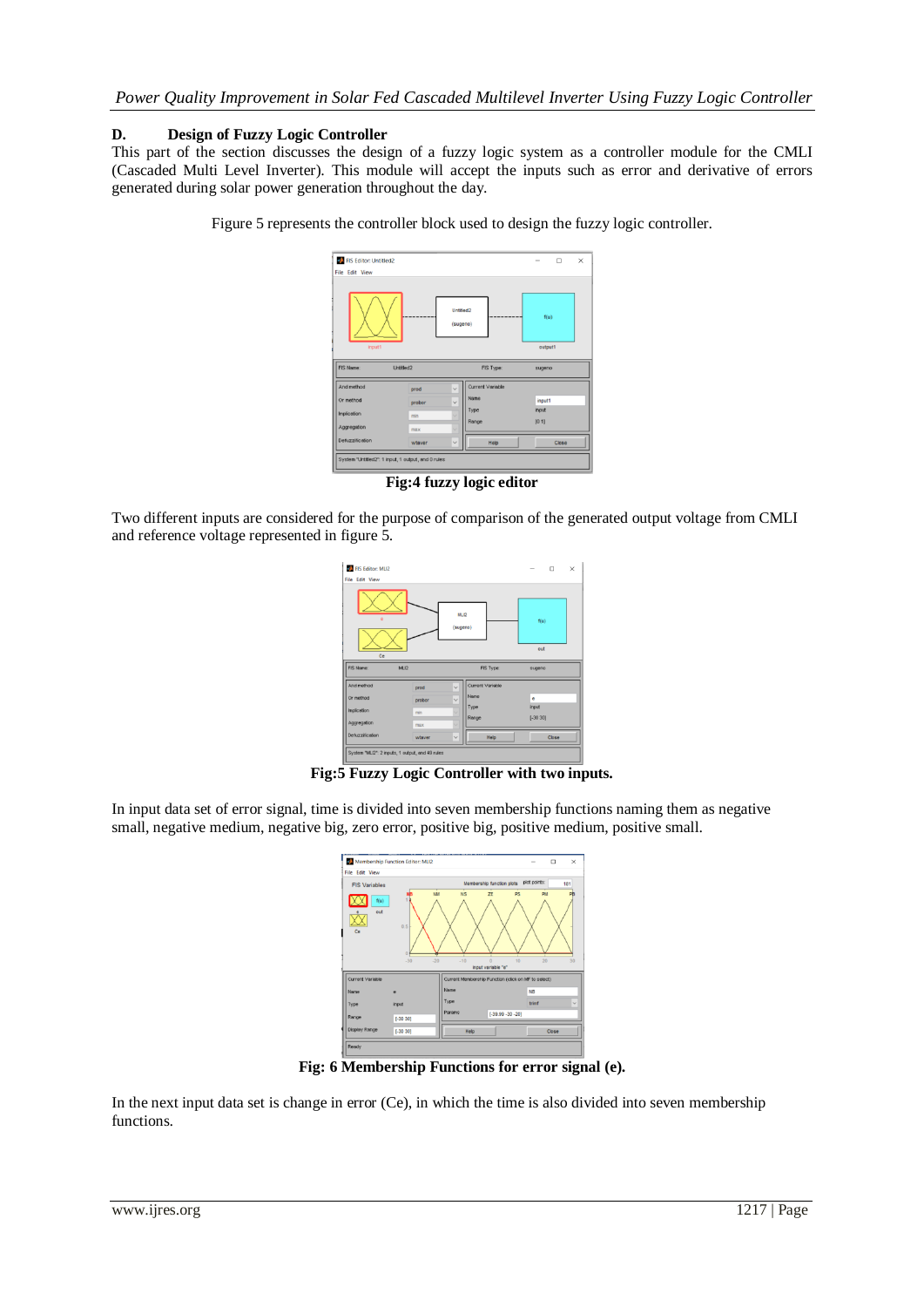*Power Quality Improvement in Solar Fed Cascaded Multilevel Inverter Using Fuzzy Logic Controller*



**Fig:7 Membership Function for change in error (Ce).**

In the next step the controller is designed based on the rules given from the rule matrix.

| Rule Editor: MLI1                                                             |                                                                                                                                                                                                                                                                                                                                                                                                                                                                                                                                                                     |          |             | $\times$                                                                                        |
|-------------------------------------------------------------------------------|---------------------------------------------------------------------------------------------------------------------------------------------------------------------------------------------------------------------------------------------------------------------------------------------------------------------------------------------------------------------------------------------------------------------------------------------------------------------------------------------------------------------------------------------------------------------|----------|-------------|-------------------------------------------------------------------------------------------------|
| File Edit View Options                                                        |                                                                                                                                                                                                                                                                                                                                                                                                                                                                                                                                                                     |          |             |                                                                                                 |
|                                                                               | I. If (e is NB) and (Ce is NB) then (out is PB) (1)<br>2. If (e is NB) and (Ce is NS) then (out is PB) (1)<br>3. If (e is NB) and (Ce is NM) then (out is PB) (1)<br>4. If (e is NB) and (Ce is ZE) then (out is PB) (1)<br>5. If (e is NB) and (Ce is PB) then (out is ZE) (1)<br>6. If (e is NB) and (Ce is PS) then (out is PM) (1)<br>7. If (e is NB) and (Ce is PM) then (out is PS) (1)<br>8. If (e is NS) and (Ce is NB) then (out is PB) (1)<br>9. If (e is NS) and (Ce is NS) then (out is PM) (1)<br>10. If (e is NS) and (Ce is NM) then (out is PB) (1) |          |             | $\lambda$                                                                                       |
| ois                                                                           | and<br>Ce is                                                                                                                                                                                                                                                                                                                                                                                                                                                                                                                                                        |          |             | Then<br>out in                                                                                  |
| <b>NB</b><br>Α<br><b>NM</b><br><b>NS</b><br>ZE<br>PS<br>v<br>PM<br>$\Box$ not | <b>NB</b><br>$\lambda$<br><b>NM</b><br><b>NS</b><br>ZE<br>PS<br>v<br><b>PM</b><br>not                                                                                                                                                                                                                                                                                                                                                                                                                                                                               |          |             | <b>NB</b><br>Α<br><b>NM</b><br><b>NS</b><br>ZE<br><b>PS</b><br>$\checkmark$<br>PM<br>$\Box$ not |
| Connection<br>$\cap$ or<br>$\circledcirc$ and                                 | Weight:<br>Delete rule<br>1                                                                                                                                                                                                                                                                                                                                                                                                                                                                                                                                         | Add rule | Change rule | 32<br>$\alpha$                                                                                  |
| FIS Name: MLI1                                                                |                                                                                                                                                                                                                                                                                                                                                                                                                                                                                                                                                                     |          | Help        | Close                                                                                           |

**Fig:8 sugeno controller designing with the rules.**

The output data set which needs to be obtained from the combination of the input data sets is as also in the similar range as of the inputs, and is also divided into seven membership function.

# **IV. SIMULATION AND ANALYSIS**

 Multilevel converters include many DC lines to allow for independent control of possible voltage and MPP tracking at each string. A solar-fed 15-level inverter is an open-loop system. Panels with varying levels of irradiance are created and connected to the various stages of the CMLI. Seven cascaded Hbridges are connected in series for the fifteen levels, each bridge is connected with four semiconductor switches such as IGBT which has high speed switching performance as shown in the figure 11. A reference and carrier signal are compared for pulse production. In order to generate a pulse signal, the reference is sinusoidal signal and triangular is a carrier signal are compared.

 The bipolar PWM technique is used to generate the pulses. For the pulse sequence, triangle wave and positive sinusoidal signal are compared for one leg, and triangular wave and negative sinusoidal signal for the other leg. Figure 7 depicts the modelling of a PV panel with varying irradiance levels to represent the change in inverter output voltage. Figure 8 shows the output voltage waveform derived from solar PV modules with varying irradiance and partially shadowed situations. This leads in an unequal distribution of output voltage, resulting in a voltage imbalance. These unbalanced shifts can be adjusted by using fuzzy logic controller technique.





**Fig:10. Fifteen level output voltage with variable**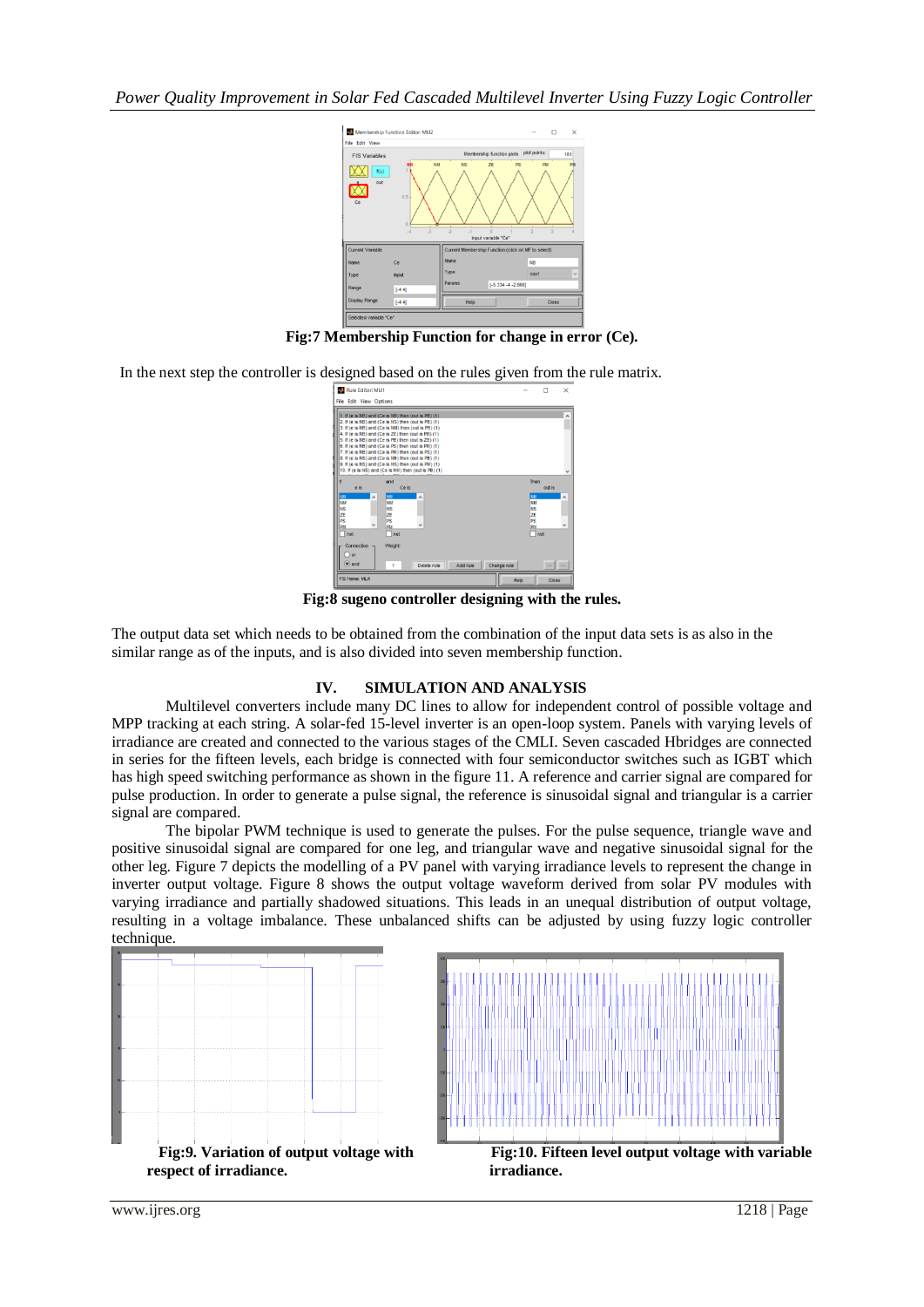# **A. FIFTEEN LEVEL INVERTER WITH FUZZY LOGIC CONTROLLER**

 Fuzzy inference is used to make decisions and create patterns. The two input signals are the error and derivate error signals, which are framed as a membership function.

The controller employs a triangular membership function. The PWM generator receives a modulating output signal from the membership function. Each membership function in the error and derivative error has seven members. For better voltage regulation, over 49 guidelines have been devised and implemented. Figure 12 shows the regulated output voltage, whereas Figure 13 shows the related FFT analysis.



**Fig:11 Simulink model of solar fed 15 level CMLI with fuzzy logic controller**

**B. Simulation results and comparison**



**Fig:12 Regulated fifteen level output voltage with FLC. Fig:13 FFT analysis for FLC based voltage regulation**